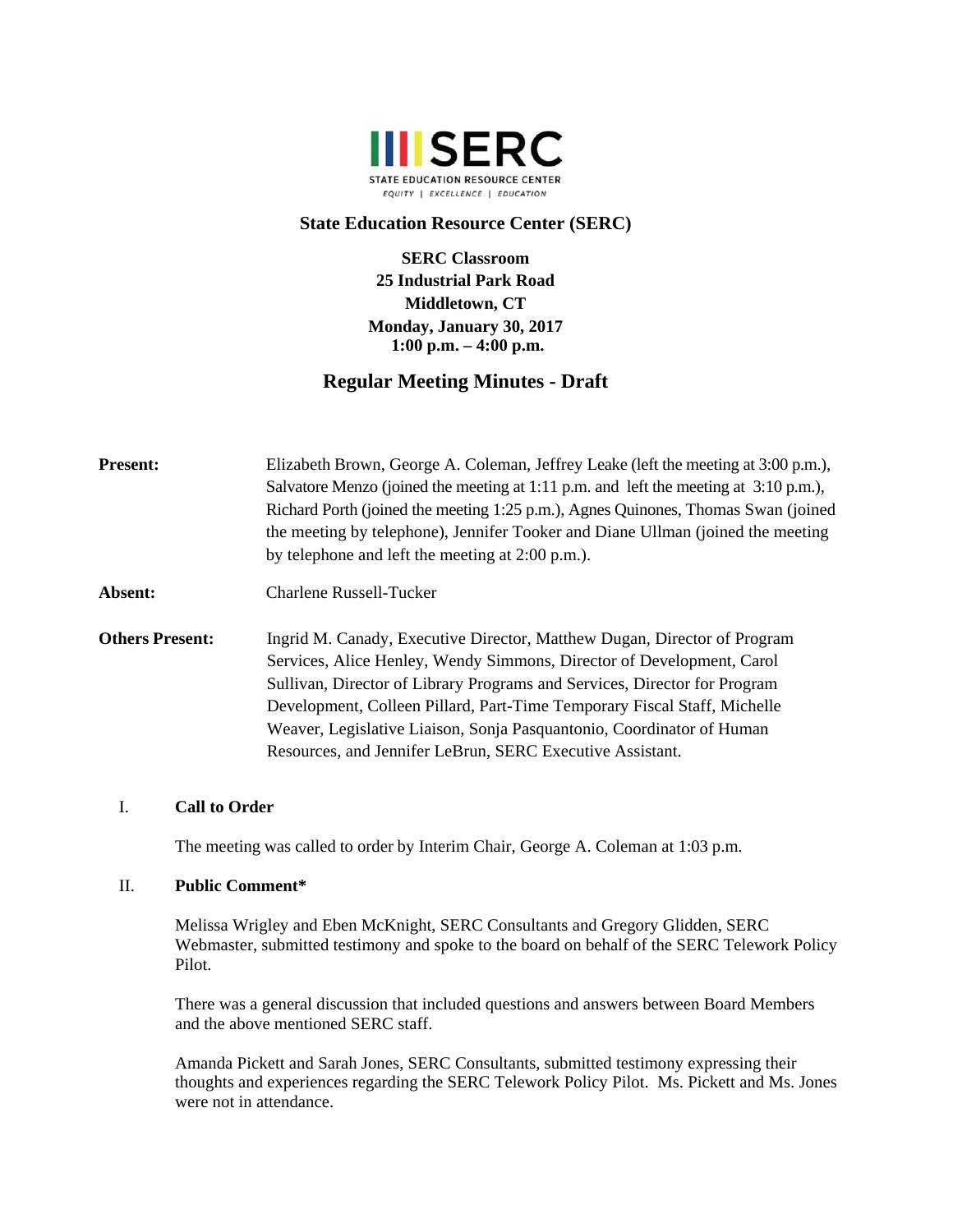#### III. **Action Items**

#### a. Approval of SERC Telework Policy

No action taken at this time. The Telework Policy Pilot was sent to the Operations Committee for further review.

Agenda item is tabled.

There was general discussion.

#### IV. **Approval of Draft Minutes of the December 19, 2016 Regular Board Meeting**

## **"Motion to approve minutes from the December 19, 2016 Regular Board Meeting.**"

Motion: Dr. Quinones Second: Ms. Brown

Vote on Motion: In favor: 9 (Brown, Coleman, Leake, Menzo, Porth, Quinones, Swan, Tooker and Ullman) Opposed: 0 Abstained: 0

# V. **Mr. Coleman proposed a motion to go out of order on the agenda.**

## **"Motion to approve reorder of agenda items"**

Motion: Mr. Porth Second: Dr. Quinones

Vote on Motion: In favor: 9 (Brown, Coleman, Leake, Menzo, Porth, Quinones, Swan, Tooker and Ullman) Opposed: 0 Abstained: 0

## VI. **Updates from George Coleman, Interim Chair**

a. Executive Director Evaluation Tool/Process

Mr. Coleman thanked the subcommittee that worked on the Executive Director Evaluation Tool/Process. The tool that will be used was distributed to all members. There was discussion around who will participate in the evaluation process. Mr. Coleman would like one or two additional Board Members to join the committee of Board Chairs in the evaluation process. It was also suggested that a portfolio of artifacts be added to the criteria. Sonja Pasquantonio, SERC's Coordinator of Human Resources, will update the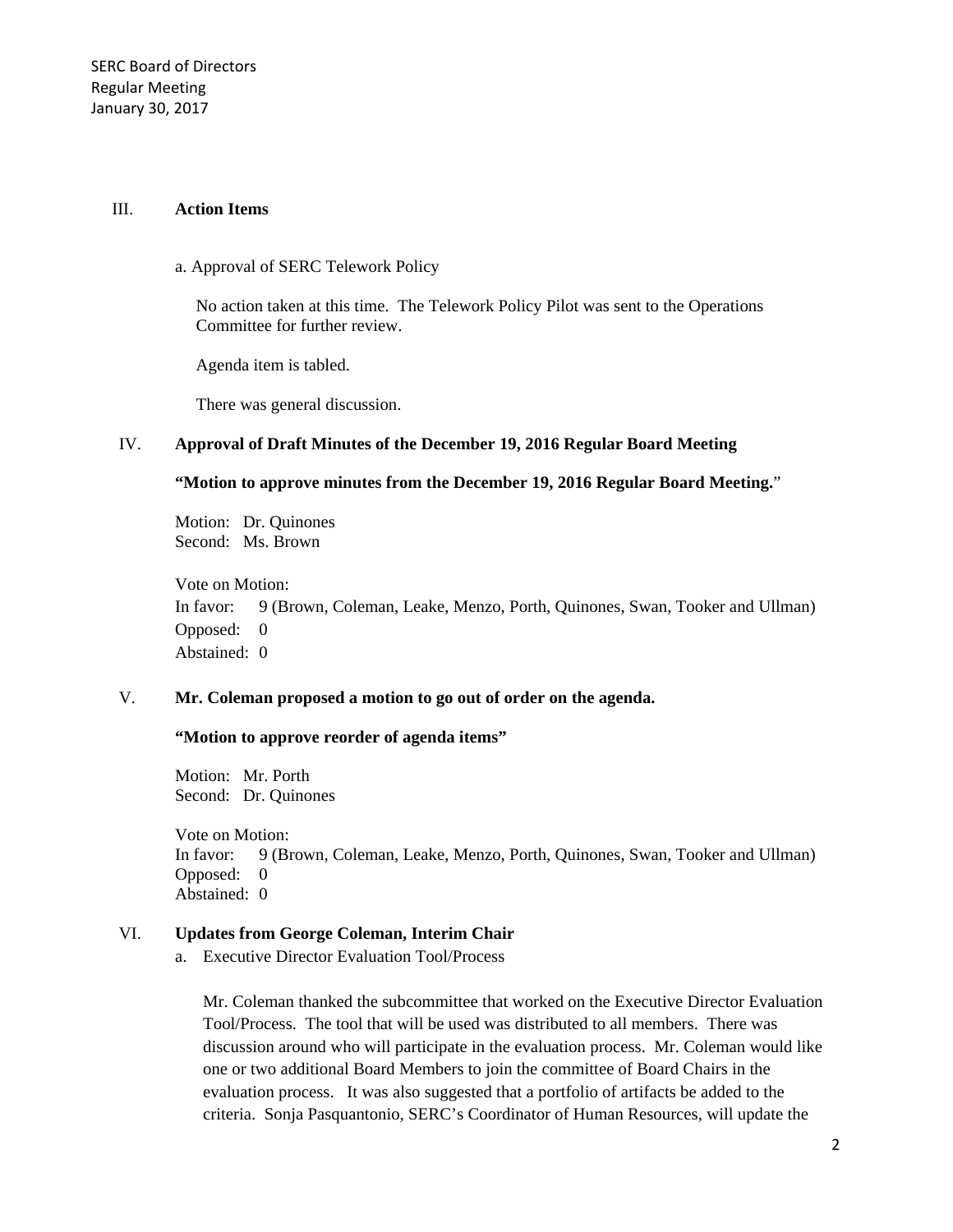evaluation tool to include the artifact portfolio.

There was general discussion.

b. Progress of Executive Director Contract

The contract is currently in process.

#### VII. Executive Session

a. Administrative Matter – Agency's Future Location

# **"Motion to enter into Executive Session for the Purpose of Discussing Administrative Matter – Agency's Future Location."**

Motion: Dr. Quinones Second: Ms. Brown

Vote on Motion: In favor: 8 (Brown, Coleman, Leake, Menzo, Porth, Quinones, Swan and Tooker) Opposed: 0 Abstained: 0

The Board voted unanimously to enter into Executive Session at 2:05 p.m. and adjourned Executive Session at 2:49 p.m. with no motions or actions taken.

Present were Board Members Ms. Brown, Mr. Coleman, Mr. Leake, Dr. Menzo, Mr. Porth, Dr. Quinones, Mr. Swan and Ms. Tooker. Also present for all of executive session was SERC Executive Director Ingrid M. Canady.

## V. **Items for Discussion**

a. SERC's Future Location

Agenda item was discussed in Executive Session.

#### VI. **Updates from Ingrid M. Canady, Executive Director, SERC**

- a. Fiscal Operations Update
	- i. Budget

Ms. Canady and Ms. Pillard reviewed the current financial statements and shared new documents that detail the SERC budget.

There was general discussion.